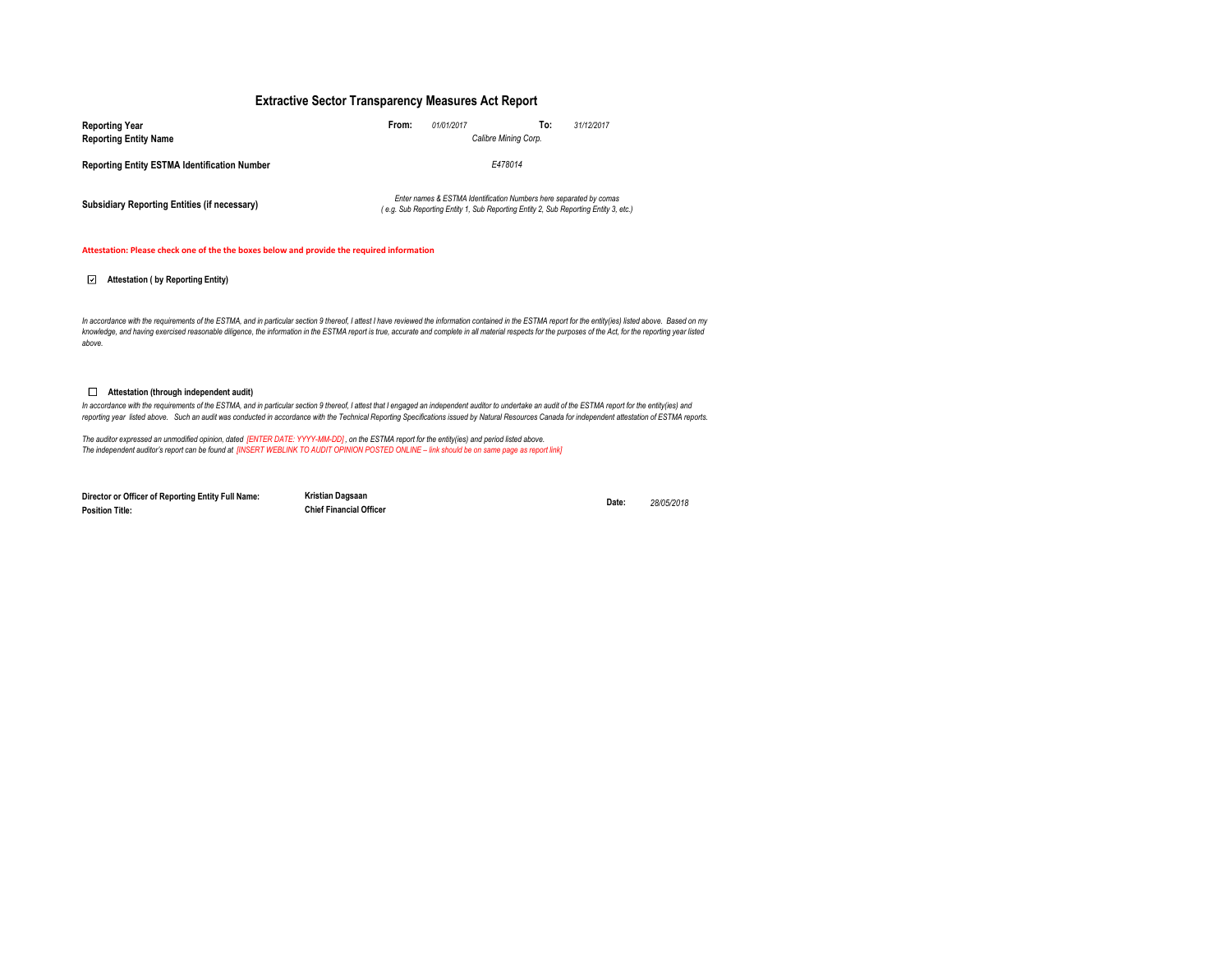# **Extractive Sector Transparency Measures Act - Annual Report**

| Reporting Year                                      | From:                | 01/01/2017 | To:     | 31/12/2017 |
|-----------------------------------------------------|----------------------|------------|---------|------------|
| <b>Reporting Entity Name</b>                        | Calibre Mining Corp. |            |         |            |
| <b>Reporting Entity ESTMA Identification Number</b> |                      |            | E478014 |            |

Enter names & ESTMA Identification Numbers here separated by comas<br>e.g. Sub Reporting Entity 1, Sub Reporting Entity 2, Sub Reporting Entity 2, Sub Reporting Entity 3, etc.)

| <b>Payments by Payee</b> |                                  |              |           |      |                                   |                |                  |                                      |                               |                                  |
|--------------------------|----------------------------------|--------------|-----------|------|-----------------------------------|----------------|------------------|--------------------------------------|-------------------------------|----------------------------------|
| Country                  | Payee Name                       | <b>Taxes</b> | Royalties | Fees | Production<br><b>Entitlements</b> | <b>Bonuses</b> | <b>Dividends</b> | Infrastructure Tumprovement Payments | Total Amount paid<br>to Payee | <b>Notes</b>                     |
| Nicaragua                | Ministerio de Energia Y Minas \$ | 446,822      |           |      |                                   |                |                  |                                      |                               | 446,822 Mineral concession taxes |
|                          |                                  |              |           |      |                                   |                |                  |                                      |                               |                                  |
|                          |                                  |              |           |      |                                   |                |                  |                                      |                               |                                  |
|                          |                                  |              |           |      |                                   |                |                  |                                      |                               |                                  |
|                          |                                  |              |           |      |                                   |                |                  |                                      |                               |                                  |
|                          |                                  |              |           |      |                                   |                |                  |                                      |                               |                                  |
|                          |                                  |              |           |      |                                   |                |                  |                                      |                               |                                  |
|                          |                                  |              |           |      |                                   |                |                  |                                      |                               |                                  |
|                          |                                  |              |           |      |                                   |                |                  |                                      |                               |                                  |

All payments are reported in Canadian dollars.

Payments denominated in US dollars have been translated to the Canadian dollar at the annual average exchange rate of the entity's fiscal year-end of 1.29776.